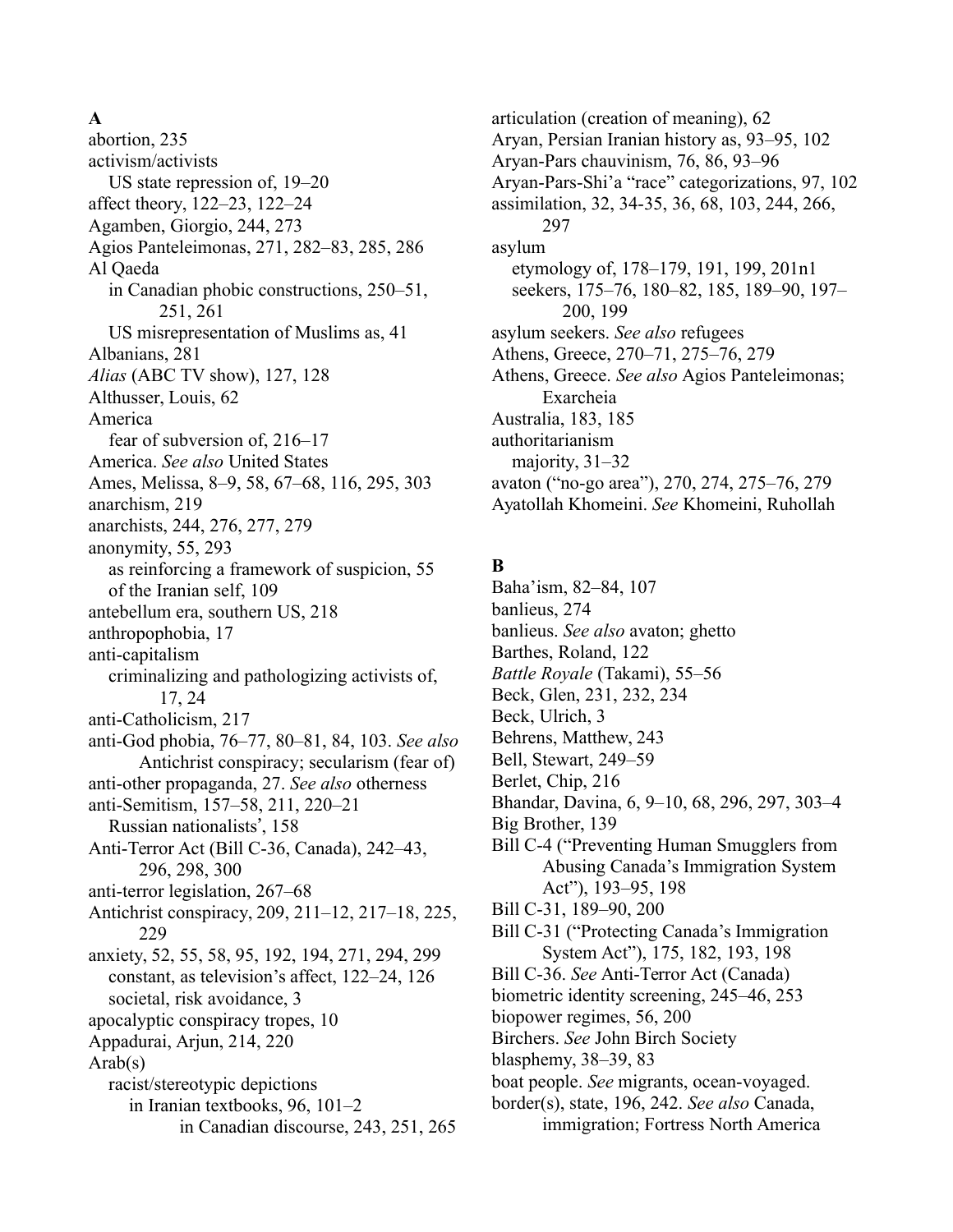borderism, discriminatory border-patrolling, 109 Broe, Dennis, 125, 126

### **C**

Cairo, 41 Canada conservative rhetoric as 'haven for terror,' 253–58 history of social phobias, 16 military spending in, 246–47 origins in colonial relations, 12 phobic constructions in military-industrial complex, 10 phobic responses to international migration, 9 religious bias in, 30 social morality in, 31 US influences on, 12 Canada. *See also* Bills C-4, C-31, *and* C-36 Canadian Border Services Agency, 181 Canadian Security and Intelligence Service (CSIS), 181, 243, 249, 257 capitalism, 6, 18, 19, 20, 24, 54–55, 108, 227 Russian polarization as, 144 carceral practices, 267 Catholicism, 217–18 Catholics, 32, 38 causality, as shaping fear, 56–57 CBSA. *See* Canadian Border Services Agency Charter of Rights and Freedoms (Canada), 12, 34, 46, 298 Chechens, 144, 150, 159, 162–63, 164 Christianity, 212 in Iranian textbooks, 108 Christianity. *See also* anti-Catholicism; anti-Christ conspiracy; Catholicism; religion(s) citizenship as authoritarian property defense, 278 Iranian discourse of "ideal citizen," 76–78, 81, 84, 87, 93, 104–5, 107–9 Iranian education on, 70 performative (US, post-9/11), 125 rights discourse, 177 Russian tensions, 169–70 civility, civilization as obedience, 20 conspiracy theorists as "at the barricades of," 215 class

class-less society in Iranian rhetoric, 79 conflict and domination, 10, 20, 24, 54, 152, 154, 208, 247, 297 clergy Islamic. *See also ulama;* Islamic Republic leadership, 76–80 colonialism, 72, 78, 82, 87, 98, 299 communism fear of, 219 Conservative Party of Canada, 261 conservative(s) rhetorical phobia production in Canada, 252 conspiracy (or conspiracy theories), 83, 103, 232 fear of 'insiders' or 'invisibles,' 218–19, 222 formation and discourses of, 212–13 laws against, 296 New World Order (NWO), 211 politics of, 229–30 traditions in America, 216–21 contamination, fear of, 217–18 contraceptives, 36 Convention (refugee rights), 189 cooperation Iranian state discourses around family, 91–92 Coughlin, Father Charles, 221 counter-terrorism Canadian legal measures, 254–55 crime (criminals) insecurity, phobias of 'decline,' 10–11. *See also* ghetto legislation to "get tough on", 183–84 pathologization, classification as "abnormal," 17–18 as revolutionary force, 155–56 states, as organized, 267 criminalization of activists, 18, 20 of asylum seekers, 175, 199 of migrants, 175, 187 of ocean-voyaged migrants, 182–84, 187, 191, 192, 198 of the "other," 109, 274. *See also* "otherness" of refugees in Australia, 183, 185, 198 in Canada, 187–91, 197–200 criminology crisis of causality, 56–57 critical, tasks of, 18, 24 as discipline, fear analyses, 6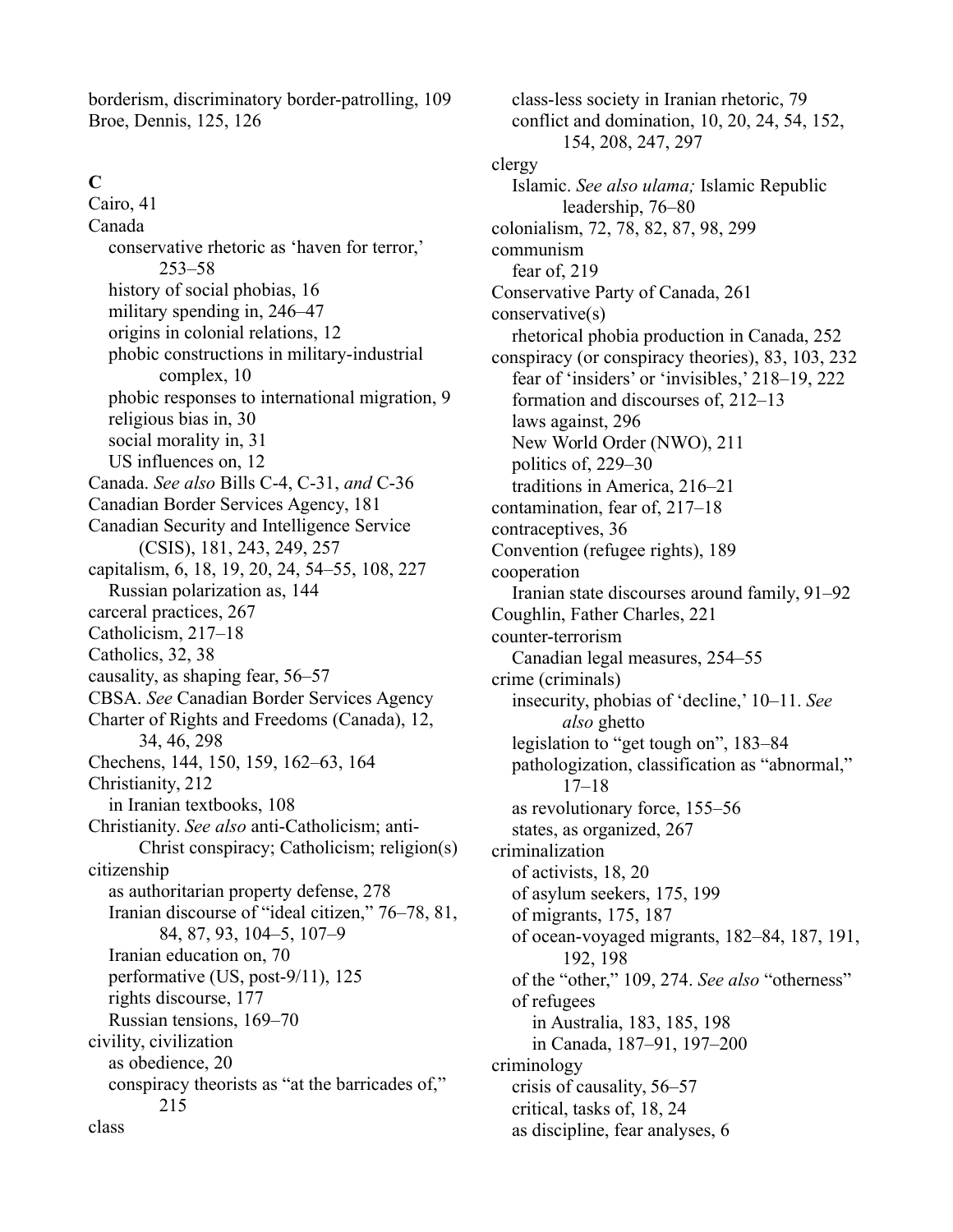labelling theories in, 259 psychocentrism in, 21 cultural assimilation, 103 cultural assimilation. *See* assimilation, cultural currency, 221, 227, 234

### **D**

danger, manifestations of, 61 "dangerous classes," 4, 11, 60, 61–63, 72, 74, 81, 102, 109, 125, 136, 176, 192, 273, 274 "death panels," 209, 235 degradation ceremonies, 259–260, 264, 267 Department of Homeland Security. See Homeland Security Office Depression (anti-Semitism during), 221 deviance, 18, 60, 207, 260 in phobic constructions of Islam, 11 disobedients (*vs.* "deserving" people), 278–79 disorder, fear of, 69, 89–92, 96, 278 Drudge, Matt, 231 drugs, drug-dealing, 276 Dworkin, Ronald, 28, 46

#### **E**

ecological threats as lacking urgency, 57 Egypt British colonial rule in, 40–41 erotophobia, 54–55, 60 escapism, 118, 119–20, 139 essentialism, 98, 105 ideal citizen characteristics (Iran), 78, 106–7 ethnic nationalism/ uprisings, 103, 144, 145–47, 155. *See also* Kondopoga riot ethnicity homogenization (enforced "purity") of, 102, 211 and racialization of Muslims in Canada, 264 pathologization of, 103–4 social-ethnic animus, 9 as stigma symbol, 199–101 violence over, 171. *See also* ethnic nationalism/uprisings eugenics, 209, 218, 221, 234–35 European Convention for the Protection of Human Rights and Fundamental

Freedoms, 35 European Court of Human Rights, 12, 35, 36, 45 euthanasia, 234-35 Exarcheia, 11, 270–71, 275–76, 279 exception, state of, 244–245, 267, 273 exceptionalism American, 210–11, 215–18, 221, 224, 233 extremism conspiracy theory dualism and paranoia, 215– 216 legislation regarding, 172n1 Muslims, accusations against, 264, 266 political, 21, 229, Russian nationalist youth, 144–45 violent, 17–19, 22. *See also* VERA

# **F**

family Islamic constructions of, 89–91 fascist groups, organizing, 278 fatherhood in Islamic Republic order, 92 FBI (US Federal Bureau of Investigations) labelling of left groups as terrorists, 19 fear as culture, 3 constant low level anxiety, 123, 286 generalized, as social commonality, 293 ghetto as place of, 285–86 in public consciousness, 297 of crime, 58 of foreigners, 210 of the "other," 27, 81–85. *See also* otherness of treasonous "insiders," 82, 210, 222. *See also* otherness, internal places of, or geographies of, 271–72, 274, 285–86 politics of, 192, 270, 272–75, 278, 285–86 replacing contemplation (Adorno), 126 *Fear (The Spectrum Said)* (Masumi), 123 fear. *See also* danger; phobia(s) feminism, 271 folk devils, 13, 293 Ford, Henry (populist anti-Semitism of), 220 foreigners, fear of, 98 forensic(s) as Western, legal, 21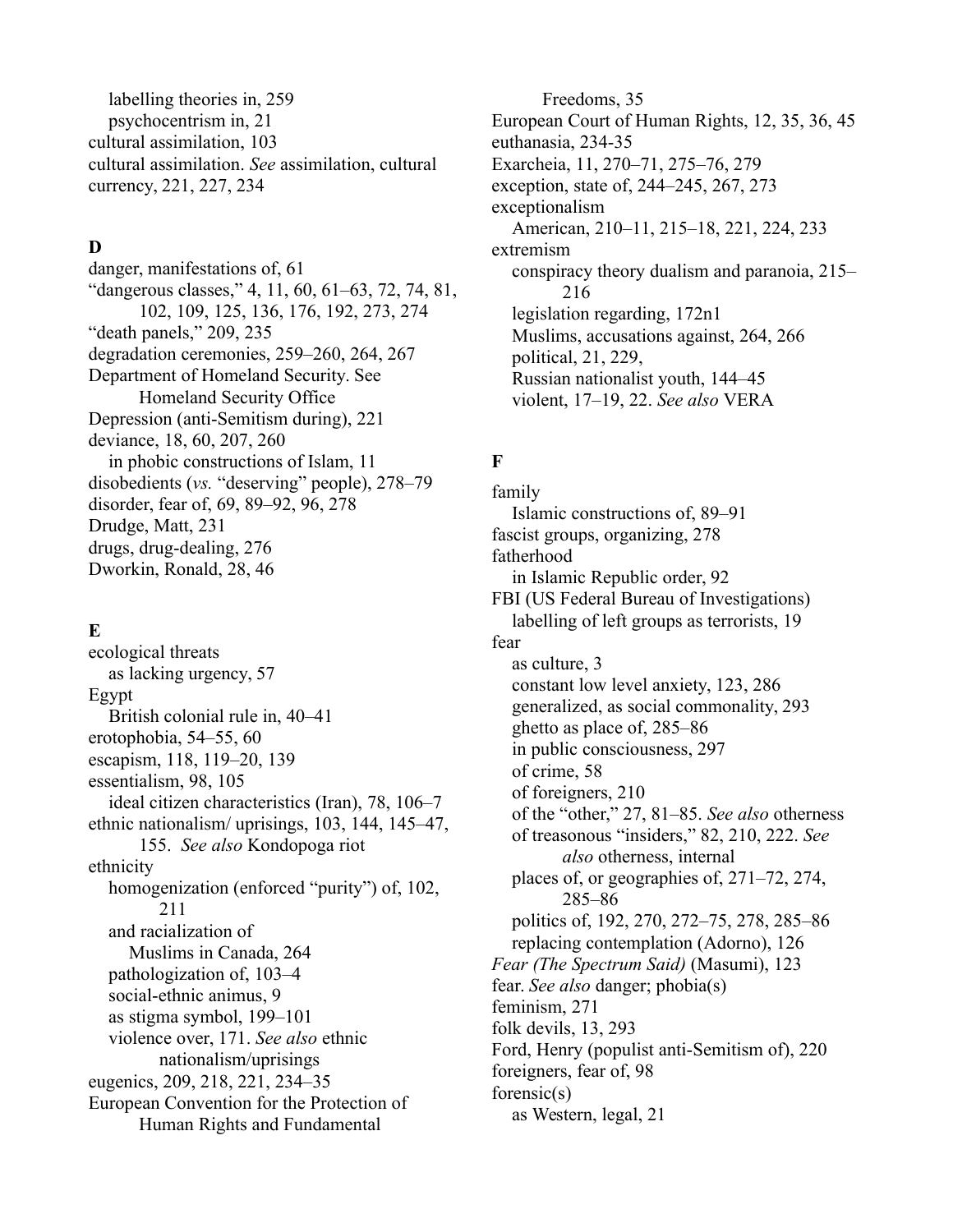Fortress North America, 249, 253, 261 Foucault, Michel biopolitics of, 63, 270 on narratives, 4 "normation" (socially derived rules), 21 "regimes of truth," 18 fractured selves, 105 fragmentation in identity construction, 105 France, 35 freedom of speech, 29, 38, 46, 299 religious, 28–30, 32, 38, 43–44, 46 Furedi, Frank, 3, 5, 13, 56–57, 58, 272, 294 phobic entrepreneurs, 6, 58 futurism, 138

#### **G**

gazeta.ru, 146, 147 gender Islamic state hegemonic constructions of, 89– 91 genocide textual, 83–84, 108 geography/geographies, 214 of fear, 271–72, 274, 285–86 space represented through enclosure, religion, 98–99, 109 *gesellschaft,* 293 ghetto, 196, 276, 279, 285 construction of, 10–11, 270 ghetto. *See also* "avaton" God context in Islamic leadership, 77, 80 God. *See also* anti-God phobia Golden Dawn, 285 **Greece** migration and social welfare in, 281 *Grey's Anatomy* (ABC TV show), 128 Ground Zero, 133 Grusin, Richard (on premediation), 123

#### **H**

Harkat, Mohamed, 256 Harper, Stephen, 181, 183, 261 headscarf ban in Turkey, 37–38

ban in various EU states, 34–36 headscarf. *See also* veil; hijab hegemony in construction of family and masculinity, 89–  $90$ *ĥījāb,* 87, 90, 102–3 *hijab*. *See also* headscarf; veil Hiroshima and Nagasaki bombing, 133 Hitler, 155, 233 Hofstadter, Douglas, 215 Hollywood, 117 Homeland Security Office (US), 123 homeland security, as trope, 188 homeless, phobias around, 52 homophobia, 75, 89, 228, 251 human deficit model, 21 human rights, 32 constitutional address of, 29 European Convention for the Protection of Human Rights and Fundamental Freedoms, 35, 45 in Canadian legal, moral contexts, 46 Hutterites, 32–33

#### **I**

ideal citizen. *See* citizenship, Iranian discourse of identity, 297 in phobic production, 62–63 national constructions of, 70–71, 104 Russian, 148–49 terms signifying refugeehood, 189 identity politics, 105 ideology Russian extremist, 144 illegal *vs.* legitimate, 187. *See also* semiotic(s); criminalization, of migrants immigrants. *See* migrants immigration and refugee policy in Athens, Greece, 280–81 Canada, 175, 189–91, 193–96, 249, 253, 264– 65. *See also* Bill C-31 international, 191–92 US/Canadian database sharing, 253 Indigenous nations forced assimilation, 32 infiltration, fears of, 11. *See also* otherness, as internal informants, 262, 267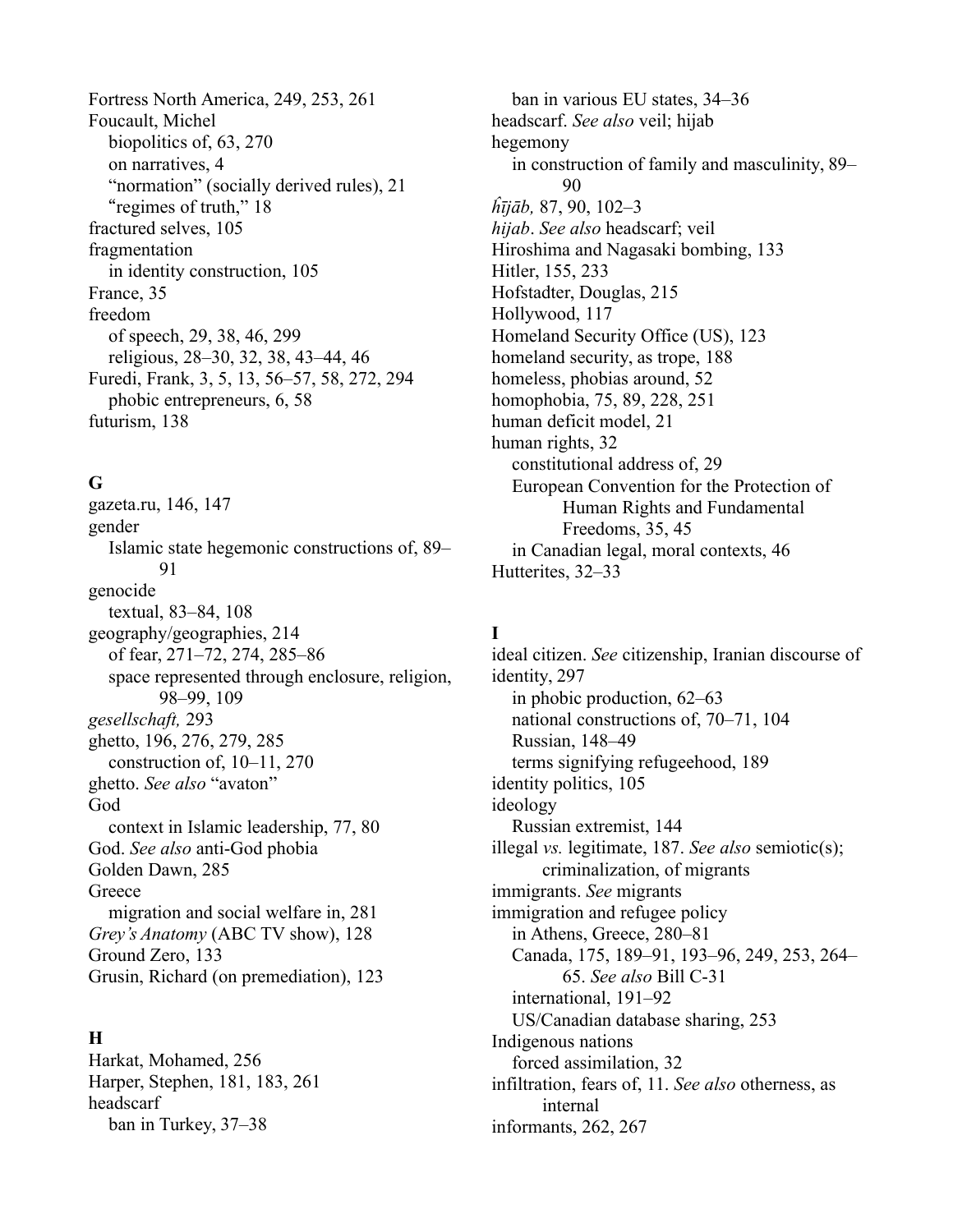infowars.com, 231 insanity institutions patriarchal family as core, 89 International Organization of Migration, 191 internationalism (*vs.* US isolationism), 220–21 internet, 144–46, 147, 151 interpellation, 62 interrogations in Islamic law, 39–40 invasion fears of, 11, 74 invisibles, invisible agents, 82, 215–16, 219, 221. *See also* fear (of treasonous insiders); otherness (internal) Iran historical formation of, 93–94 identity construction, 103–4 Iranian textbooks depictions of tribal people in, 99–102 Islam family and gender roles in curriculum, 89–92 family and household construction, 89 Iranian depictions of Arabia, 101 phobic constructions of, 11, 30, 34. *See also* Islamophobia Islamic law, 30, 36, 38–40, 77–79 Islamic Republic, 76–82 Islamic state gendered division of labour by, 89–91 institutionalization (and political involvement) of clergy, 75–76, 78–80 Islamophobia, 34–36, 40–42, 44, 256, 265 isolationism, 217. *See also* exceptionalism

## **J**

Jews conspiracies regarding, 220 pograms against, 156–57 Jews. *See also* anti-Semitism; Zionism John Birch Society, 221–23, 227, 229, 232 Jones, Alex, 231 jurist guardianship *(velayat-e-faqih),* 78, 92. *See also velayat-e-faqih*

#### **K**

Kansas, 44

Kapuściński, Ryszard, 13 Kenney, Jason (former Canadian Minister of Immigration), 186, 187, 190, 191, 199 Khamenei, Ali (Ayatollah), 78 Khomeini, Ruhollah (Ayatollah), 77–79, 82, 84, 85, 87 Kinsman, Gary, 299, 300 Knight, Graham, 293, 294 Koch, David and Charles, 232 Komagata Maru, 184 Kondopoga riot, 144–47, 150–51, 155, 159, 162, 164, 166–67, 169–171 Koutrolikou, Panagiota (Penny), 10–11, 208, 270, 277, 280, 297, 298, 304 Ku Klux Klan, 218, 219, 220–21

## **L**

labelling theory, 109, 216, 259–60 leadership anti-leadership stigmatization, 75 in the Islamic Republic, 76–78 Liberation Tigers of Tamil Eelam (LTTE), 180– 81, 184 Lost (ABC TV show), 134–37

## **M**

Ma, Michael C.K., 6, 9–10, 68, 296, 297, 304 Majlis (Iranian parliament), 85, 88, 103 male as Islamic republic leader, 79 roles in Islamic republic patriarchal order, 92 manipulation of fear politicians and, 272, 277 marriage Islamic household construction, 89 legal ceremonies limiting, 32 martyrdom, 88, 98, 103 Marxism, 152, 155 Massumi, Brian, 123, 271 Medes, 94 media political 'personalities' and role in creating phobias, 210, 248, 298–99 role in creating phobias, 193 mediation immediacy of tv news, 122

importance in moving from disbelief to belief,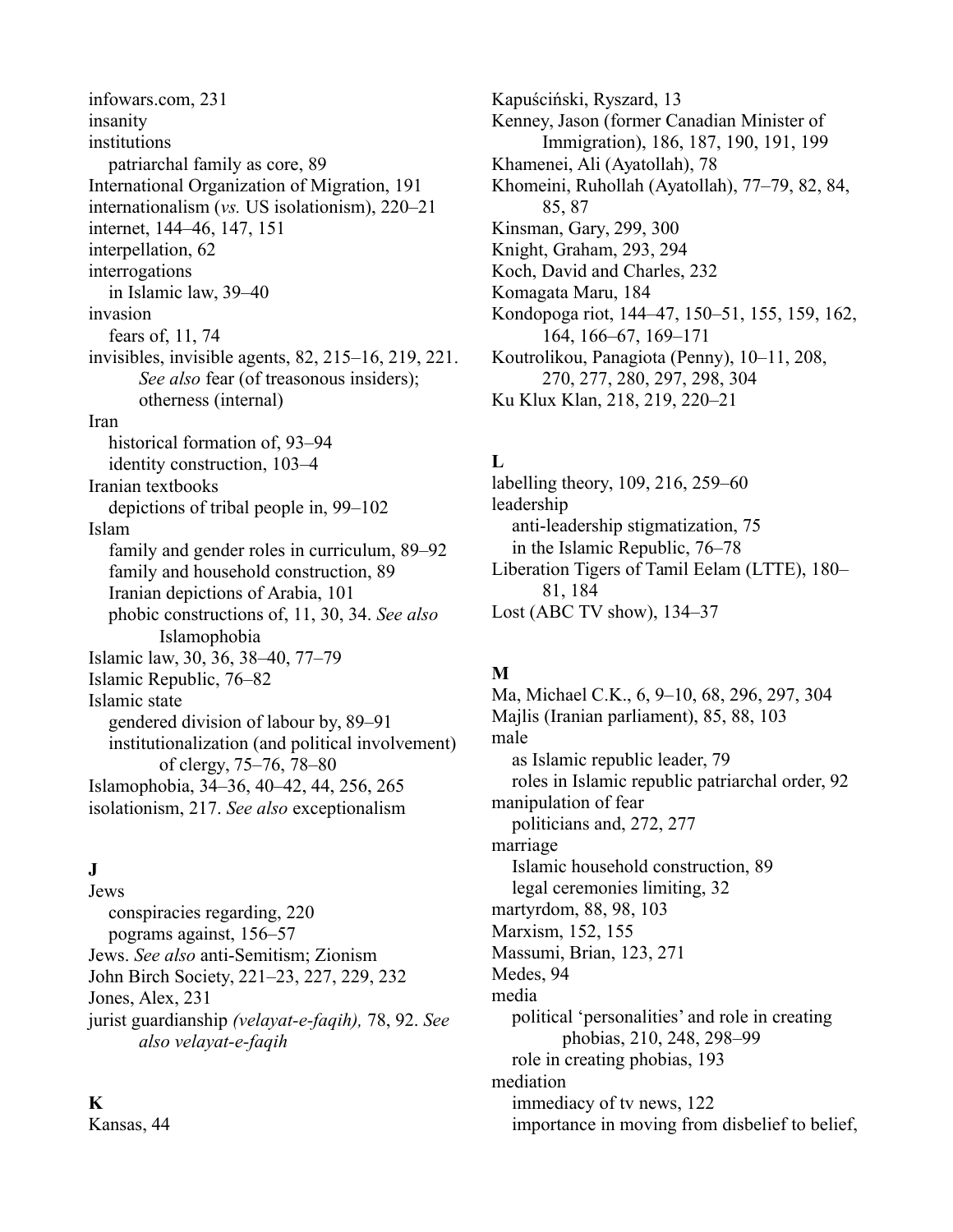120 men, in Islamic Republic patriarchal order, 89–92 Merkel, Angela, 35 migrants global shifts in flows of, and rights of, 191, 219 phobic constructions of, 11, 281–85, 297, 300 ocean-voyaged, 182–84, 187, 191, 192, 198. *See also* MV Sun Sea migration border insecurity, 57 military, 244–27 metaphysic, 244–46, 248, 257–58 millenarians, 210–13, 215–17, 218, 224, 233 Mills, C. Wright. *See* Wright Mills, C. Mirfakhraie, Amir, 8, 67, 69, 91, 96, 304 mob violence, 156–158 modernism (and anti-), 82, 105, 211, 217 modernization (discourses around), 98, 102 money. *See* currency moral panic(s), 6, 13, 248, 293 morality Iranian regulation of women, 85 majority regulation of, 31 Moscow, 154 anger toward role as capital, 145–47 Moslems. *See* Muslims motherhood, 86, 89, 90–91, 256, 284 multiculturalism, 170, 244, 248, 264–66, 297–98 Murdoch, Rupert, 126 Muslim(s) in Belgium, 34 "ideal citizenship" in Iranian textbooks, 76– 78, 81, 84, 87, 92, 100, 104–5, 107–9 phobias of/ discrimination against in Canada, 30, 243, 245, 249, 252, 257, 262–267, 268, 297. *See also* Toronto 18 in France, 34–35 in Germany, 35 in Greece, 275, 284 in Russia, 158, 167–69 in Switzerland, 34, 35 in the United States, 38–42, 209, 230 *MV Sun Sea,* 183, 191, 195, 197–98. *See also* Tamil refugees to Canada

#### **N**

nationalism American cultural conservatives and, 211 Canadian, 193 ethnic resistance in Iran, 103 genocidal aspects of, 83 in Islamic state construction of revenge, 92 Iranian identity construction, 105 Iranian textbook Persianizing, 103 patriotism motifs in post-9/11 cultural narratives (US), 125–27 Persian Iranian racialization of, 96 Russian, 145 Russian, Bolshevik, 150 Russian, historical optimism, 143 Russian, youth, 154–55 nationalism, national identity construction, 11– 12, 70–71, 105 in Iranian leadership qualities, 78 native Canadians, 32 Nazis, 152, 154, 155, 168 neoliberal governance, 192 neoliberalism, 7, 20, 21, 62, 177, 192–93, 294 New World Order (NWO) conspiracy, 10, 211– 12, 221–27 news (television), 122 9/11, 2001 allegorical television programming following, 118–19, 138–39 fictional narratives of, 8–9 legislative panic following, 183–84, 242 as mediated through tv, 120 radicalism called terrorism after, 23 role in social production of phobias, 4, 5 US cultural impact, 116–17 niqab, 30. *See also* headscarf; hijab; veil "no-go" areas, 274–76, 297. *See also avaton* norms (and normation), 21, 84 family gender roles (in Iranian textbooks), 91 moral regulation and forced assimilation, 32 in psy sciences' cultural domination, 24–25 use in political phobic production, 286, 297

# **O**

Obama, Barack, 51, 233, 235 birth certificate accusations, 209, 225, 230–32 oil and gas, 125, 143 Oklahoma, 44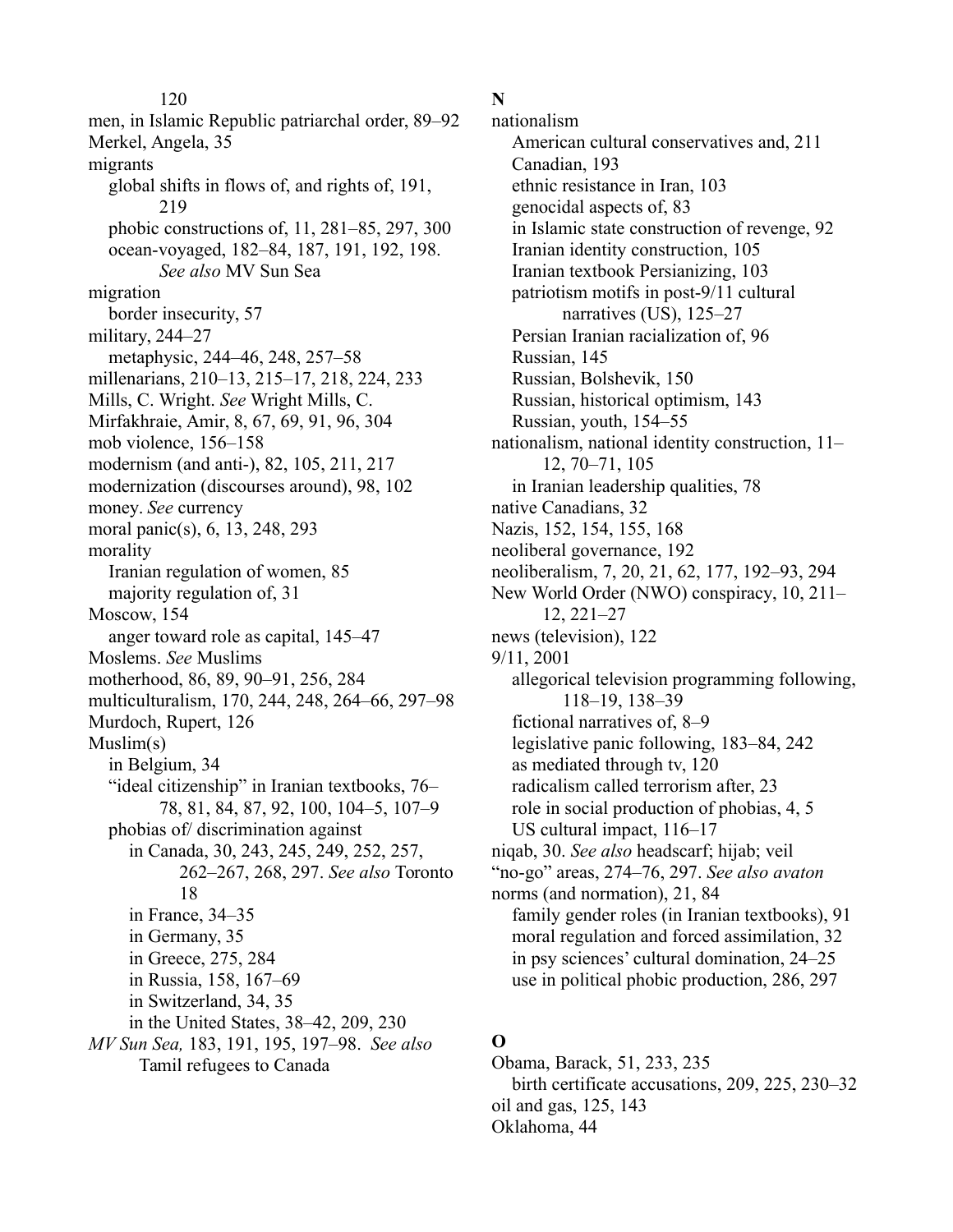Oklahoma City bombing (1995) 227 Ontario government, 30, 43, 253, 262 order, (gendered, hegemonic constructions of), 89–92 Orientalism, 72, 76, 95–98, 106–7, 109 otherness (or "othering" practices), as key challenge of  $21<sup>st</sup>$  century, 13 as alien (outsider, migrant, different), 11 as Arab, in Iranian textbooks, 102 criminalization through politics of fear, 109, 274 cultural homogeneity *vs.* "outsiders," 214 essentialized characteristics of citizens, selves, 8 in European Court of Human Rights, 12 fear of the non-white 'other,' 96, 107. *See also* whiteness of "ground zero," 133 as ideological (in conspiracism), 215–26 as incorporated into self definition, 73, 105 as internal difference/enemy, 82, 99–104 in Iranian textbooks, 73–76, 83, 84, 89, 92–93, 95, 96, 98, 101 of Muslims in Canada, 264–266. *See also* Muslim, phobias, in Canada in the US, 39 in nationalist identity discourses and phobic construction, 11, 99, 107, 214 in US demonization of Muslims, 39 scapegoating of minorities as, 214 social control practices to contain, 15–16 religious, 27, 51. *See also* millenarians women as, 85 outsider(s) phobias of domination by, 75 rhetorical use of, 214, 254

#### **P**

paganism, fear of, 101–2 Palestine, Palestinians, 186 in Iranian textbooks, 74, 89, 92–93 parliament, Canadian, 193–94 pathologizing processes, 17–18, 21–22, 24, 103 patriarchy, 54, 69, 72, 85–90, 211 Patriot militias, 212, 227 patriotism

in US post-9/11 cultural narratives, 125–127 Paul, Ron, 232 Pautz, Johann, 10, 58, 207, 209, 297, 305 peasant rebellion/repression of, 156–157 Persian, as Aryan ethnic identity, 93–96 phobia(s) anti-God, 76–77, 80–81 anti-leadership, 76–78 etymology of, 3 of Muslims, 34–36, 230. *See also* Islamophobia religious clothing, 34–36 social, 4, 6, 12–13, 51, 52, 56, 58–59, 60–62 social constructions of, 3–5, 10–11, 54–55. *See also* otherness in social framing, 293–94 of women's political involvement, 85–87 phobiphobia (fear of fear itself), 56 photography, 122 places of fear (stigmatization), 274, 278, 285–86. *See also avaton*; "no-go" areas pogroms, anti-migrant, 285 Russian, anti-Jewish, 156–157, 171 Russian, anti-Chechen, 144, 157–58, 164 polarization, 9, 144, 286 police, brutality, 276–79 Cossacks, 163 international, 234, 235 moral panics and, 255–56 RCMP, 180, 261 riot control, 144, 147, secret, 167 tsarist, 163 policing, social, 20, 24, 274 political action committees (PACs), 232 political criminal profile as "normal," 23 politicians, 13, 272 politics of fear, 192, 270, 271, 272–75, 278, 285– 87 polygamy, 31, 32 populism, 207, 212 Populists in Russia, and anti-Jewish violence, 157 pornography, 31 Posse Comitatus, 222, 223, 224 power elite, 164, 229, 244 pre-crime, 243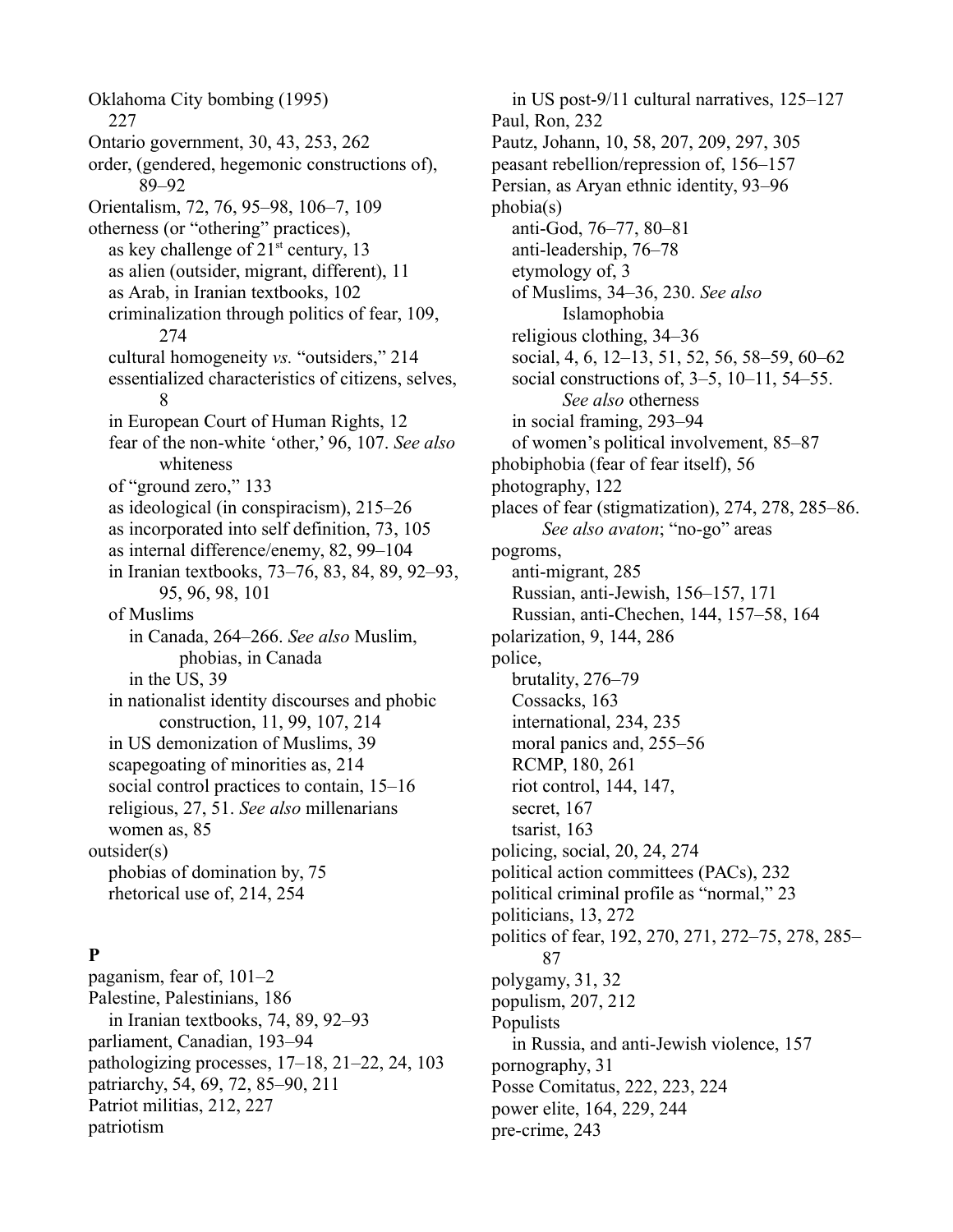precarity, 56, 294 prejudice, 52, 84, 256. *See also* phobia(s), social premediation (remediation of the future, as reg. news media practice), 123 Prophet, the, 77 prostitution, 85, 282 protest, 277–78 provocateurs, 267 psy discourse(s), 18 "psychocentrism," 18, 21 limiting deployment of, 299–300 social power wielded, 123–24 psychocriminalization, 17–18, 21–24 psychological classifications "violent extremism." *See* VERA psychological profiling difficulties in identifying political extremists, 22 Putin, Vladimir, 150, 158, 159, 164 overthrowing, 160, 162, 168

## **Q**

Québec, 32 Front de liberation du Québec (FLQ), 252

### **R**

racialization of Asians and Arabs, in Iranian textbooks, 96, 99 in Canada, immigration discourses, 255–56 of Muslims, 264 in state and military discourses, 244 of Iranians as white, textbook constructions of, 94–97. *See also* Aryan-Pars chauvinism in phobic constructions, 70, 72, 93–99 textbook portrayals of violence, 108 racism, 27, 70, 95–97, 108, 183, 218, 220, 256, 266 radicalism, radicalization, 18–19, 22, 23, 150, 210, 221–23, 252, 266, 276, 279. *See also* terrorism, labelling; right-wing movement tactics Ramadan, Hisham, 7, 8, 15, 27, 51, 67, 207, 293, 295, 305 RCMP. *See* Royal Canadian Mounted Police reality television, 19–120

Redfield, Marc, 120 refugees Canadian state and, 186–191 criminalization as "illegal immigrants," 184– 85 depiction in conservative anti-terror discourse, 254 global context, 185–86 legal terms describing, 189 ships of. *See* migrants, ocean-voyaged. *See also* Komagata Maru; MV Sun Sea religion(s) freedom of, as human right, 28–30, 43 ideologization as vulgur, deteriorating, 80 jurists through *(velayat-e-faqih),* 78 "othering" in competitions between, 27–28 phobia, 34, 217–18. *See also* anti-God phobia practices with legal conflicts, 32–33, 35–36, 43–44. *See also* hijab; headscarves; veil Shi'a political Islam (state), 78–79 Republican Party (US), 232 revenge, 92, 285 Riel, Louis, 252 right wing movement tactics, 10, 150, 222–23, 231 Rimke, Heidi, 7, 16, 17, 56, 305 riot police, 144, 279 riot(s) Athens, 277, 278 riot(s). *See also* Kondopoga riot risk society, defined, 3 Royal Canadian Mounted Police (RCMP), 180, 249, 258, 261 Rushdie, Salman, 38 Russia, 9, 86, 143–67

### **S**

Sarkozy, Nicolas, 35 scapegoating, 212, 213, 216, 237 school Iranian textbooks secret societies, fear of, 218–19 secret trials, 243 secularism (fear of), 211, 218. *See also* anti-God phobia securitization, 192–93, 196, 198, 199, 243, 244, 249, 258, 285 billions spent by Canadian state in, 246–47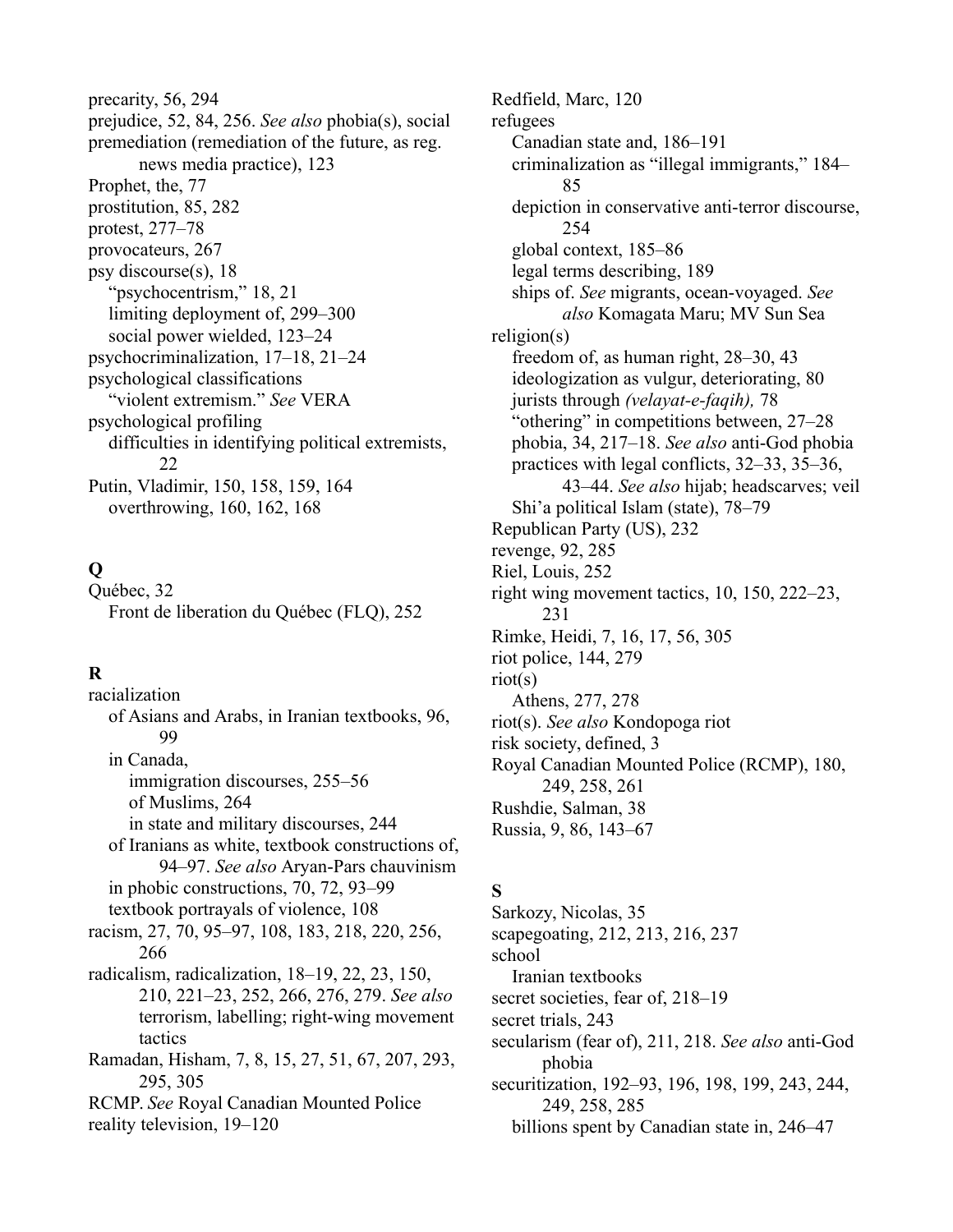security logic of, 18, 23 security certificates, 56, 59, 243, 256, 263, 268 security, anti-security beyond hegemony of, 20 self (identity construction), 72–73, 92–93, 105. *See also* "otherness" semiotic(s), 73, 189, 212–13, 215 arousal. *See also* conspiracy theories, 215 war, 187 sex work, 85, 282, 298 sexual assault, 33 sexuality, 32, 40, 54–55, 153 fear of (erotophobia), 55, 60, 64, homosexuality, 54, 228. *See also* homophobia regulation of, 85 women's (as relegated by patriarchy) 85. *See also* patriarchy Shaikh, Mubin, 262 Shantz, Jeff, 8, 10, 207, 242, 293, 295, 296, 305– 6, 306 shari'a (law), 30, 42, 44, 80, 81 Shi'a, 76, 81, 83 as political/Islamic state, 78–79 differences with Sunni in Iranian history, 102, 107 ships, refugees arriving by. *See* migrants, oceanvoyaged Shlapentokh, Dmitry, 6–7, 9, 68, 143, 297, 306 Sikhs, 33–34 silver, as currency, 221 Simmel, Georg, 270, 271 Sims, Jinny, 193–94 slavery, 27, 101, 168, 218 smuggling, human (in state rhetoric), 9–10, 176, 180, 182, 183, 188, 190–92, 193, 196–98 human. *See also* Bill C-4 ("Preventing Human Smugglers...") social Darwinism, 220 social movements addressing discursive phobic practices, 299– 300 social phobias. *See* phobia(s), social social sciences (disciplines of), 21 socialization as treatment for phobia, 61 sociology, 244, 259 approaches to phobic construction, 5–6, 18, 52–54, 300

labelling theories within, 259 sociology. *See also* social sciences Somali refugees, 186 Sontag, Susan, 120 Soroush, 80 Soviet system, 146 spectacle of "illegal" migration, 182, 184 9/11, of the collapsing tower, 120 Spivak, Gayatri, 71, 104 Sri Lankan refugees claimants to Canada, 183–84 state of exception. *See* exception, state of state repression of political dissidents, by Islamic Republic of Iran, 79 state(s) international systems of, 12 separation from religion, 35 as "protection racket," 267 stigma/stigmatization discourses theorizing, 73–75, 106–7 ethnicity as symbolic of, 99–101 of gender norm disruption, 91 "ghetto" neighborhood-based, 271, 274, 280, 285–86 of "places of fear," 286 racial citizenship construction in Iranian textbooks, 93 subaltern narratives, 210, 216 subjecthood, 191 subversive organizations security state's class war against, 20 Supreme Court of Canada, 12, 28, 31, 32, 33, 46, 243, 298 of the United States, 39, 43, 44, 45 Surkov, Vladislav, 164 surveillance regimes, 105, 193, 242, 245 borders and, 11 suspicion as exacerbated by fear, 55–56 Sweden, 36–37

### **T**

Takami, Kōshun (*Battle Royale,* 1999), 55–56 Tamil refugees, 9, 180–82, 190, 195, 197–200. See also *MV Sun Sea* Tea Party, 221, 224, 231–34, 236–37 technologies, of surveillance and control, 193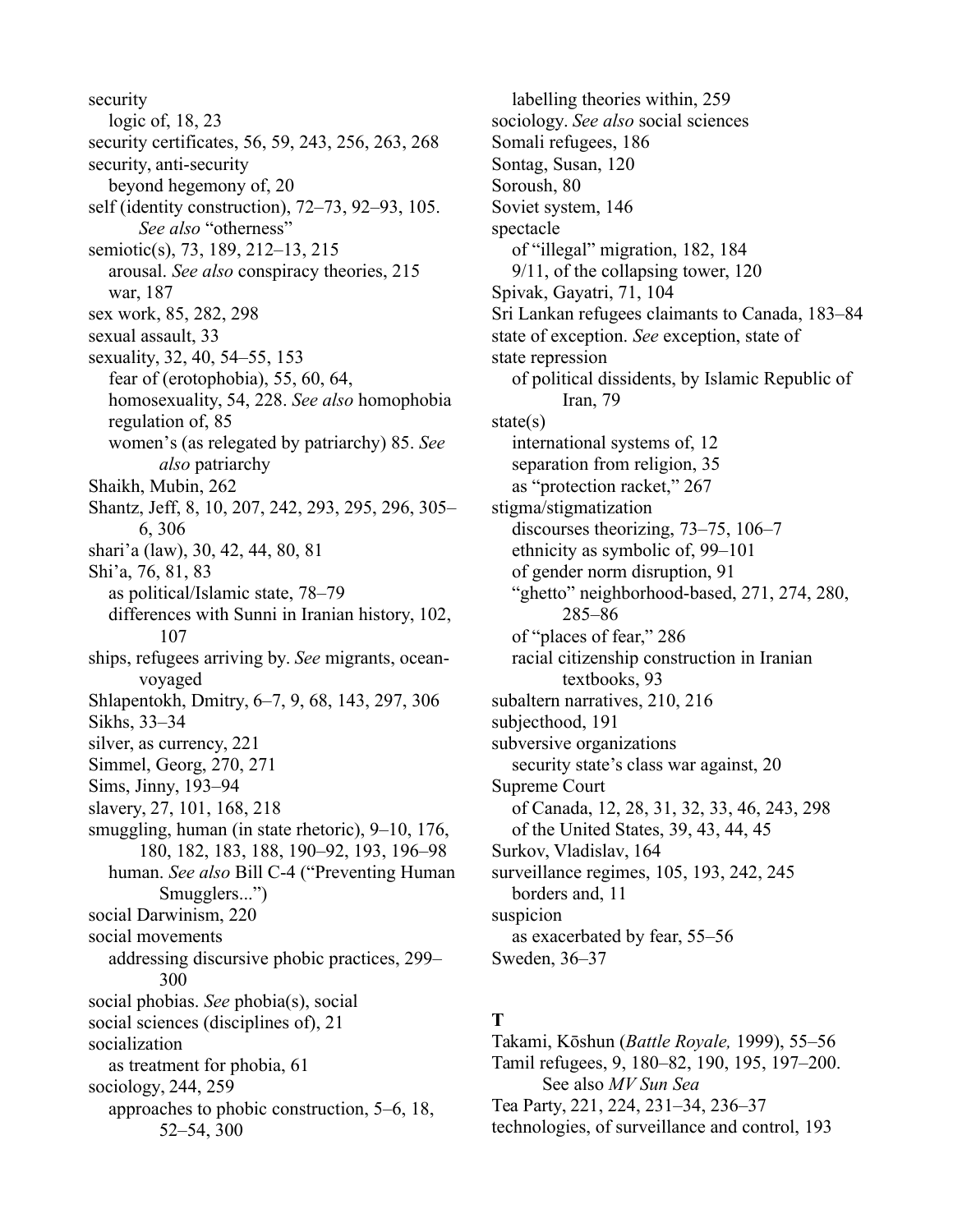television as cultural tool in coping with 9/11, 8–9, 116– 129, 132–33, 135, reality shows' ethnocentrism and narcissism, 119 remarkable events mediated through, 124 territorialization, 99 terror, fear of, 55–57, 183, 207–8, 249, 257–58, 271. *See also* 9/11, 2001 terror(ism) alert system (US Homeland Security), 123 Anti-Terror Act (Bill C-36, Canada), 242–43, 298 Canadian fears of, 249–252 Canadian profiling in Muslim communities, 264–267 defined, (as instilling fear), 19 in fiction, 127, 136–37, 138–39 labelling, 245 racialization in Canadian immigration discourses, 256 social science understandings of, 16, 19 terrorist(s) psychological profiling of, 22–23 terrorography, 252 theft in Islamic law, 40 time news event as generational marker of (ie. 9/11, Kennedy killing, Pearl Harbour), 124 noeme of television, 122 Toews, Vic (former Canadian Minister of Public Safety), 187, 190, 191, 199 Tomkins, Silvan, 122 Toronto 18, 261–64, 267 torture of prisoners, in fiction, 127, 136 trace(s), present and non-present, 77 trafficking human, 187 trauma 9/11 mediated through tv, 120 tribal people as described in Iranian textbooks, 99–101 trope(s) security, 20, 188 truth, regimes of, 18

**U**

*ulama* (Iranian clerics), 78–80, 82 Union of Soviet Socialist Republics (USSR), 146, 147–49, 152, 154 United Nations, 221 Human Rights Council (HRC), UN Refugee Agency, 183, 189 United States conspiracy as dominant cultural lens, 211 exceptionalism, 210, 215–17, 221, 224, 233 isolationism of, 219–220 universities Islamization process in, 80 urban space, 270, 276–77 USSR. *See* Union of Soviet Socialist Republics

### **V**

veil, 30, 37–38 CNN documentary on Afghani women, 117 court testimony while wearing, 33 European governments' rejection, 35–36 treatment in Iranian textbooks, 87 veil. *See also* headscarf; hijab *velayat-e-faqih* (Islamic Republic juridical religious guardianship), 74, 78–79, 92 VERA (Violent Extremism Risk Assessment), 19, 21–22 vigilante(s), 126, 227, 275, 285 violence, 11, 108. *See also* VERA, 277, 297

#### **W** war

permanent, in military metaphysic, 244–45 West Wing, The (NBC TV show), 127–28 whiteness, discourses of, 73, 94–97 women bodies as sites of Islam v. West conflict, 89 in Iran, fear/suspicion of political involvements, 85–87, 107 in Iranian religious-nationalistic discourse, 85, 87, 89–91 World Trade Center, 117 Wright Mills, C., 244

# **X**

xenophobia, 175, 180, 192, 193, 199, 217, 229,